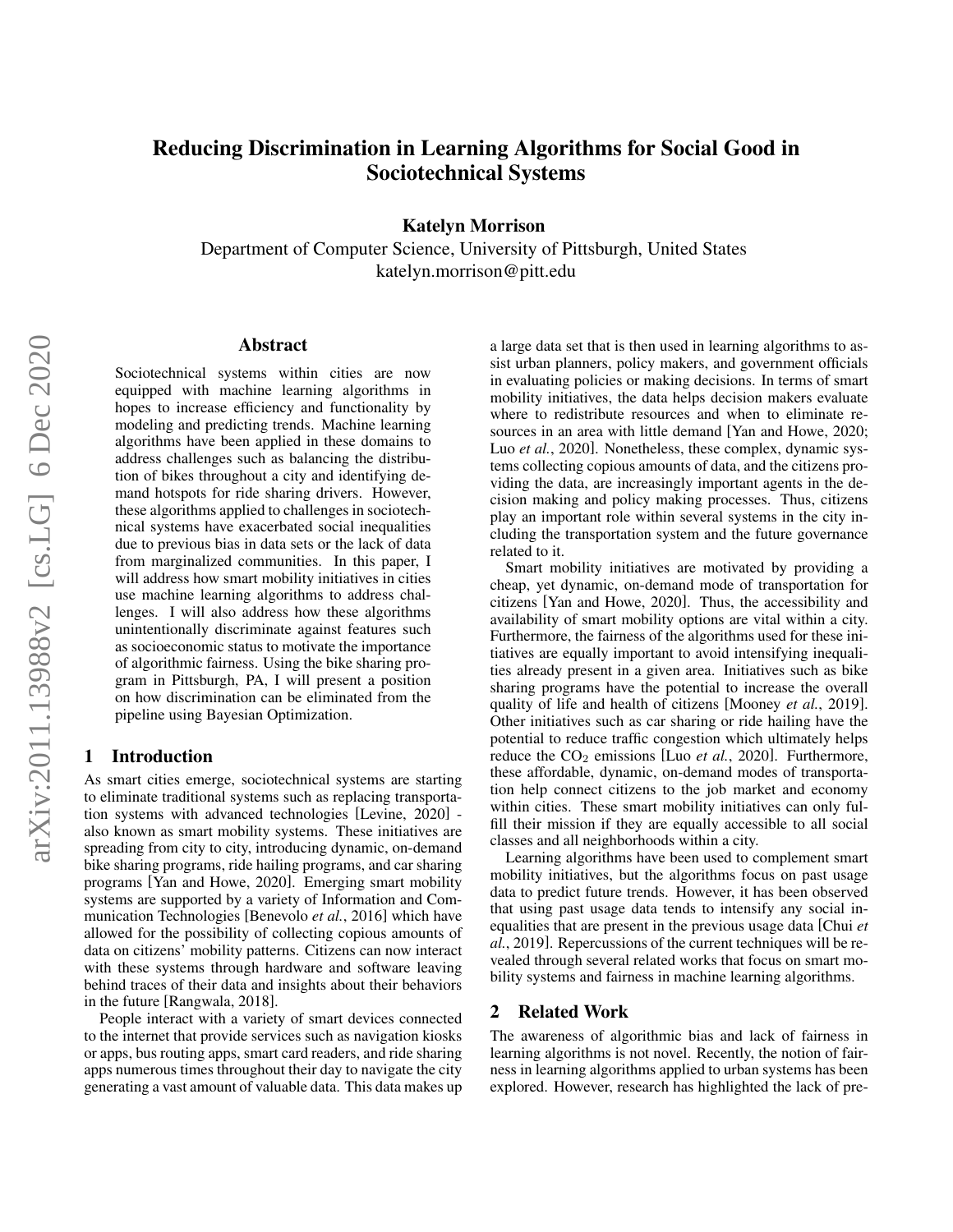viously acknowledging the impact these learning algorithms have had on mobility systems [\[Yan and Howe, 2020\]](#page-3-1). There are several works considering novel techniques to predict demand of smart mobility systems or identify hotspots at a given space and time, but as [\[Yan and Howe, 2020\]](#page-3-1) mentioned, "No existing work in modeling urban resource demand considers fairness in their solutions". The following works that consider or show a lack of considering fairness within their algorithm provide a strong motivation that learning algorithms need to be reevaluated in the context of urban and social systems.

## 2.1 Applications in Sociotechnical Systems

[\[Yan and Howe, 2020\]](#page-3-1) develops a model that represents the demand prediction of bikes in a bike sharing program or demand hotspots of rides for a ride hailing driver. Specifically, this model is based on three convolutional neural networks (CNN) combined into one to model the demand of smart mobility resources. They use regularizers in their loss function to ensure fairness while training and testing the model. In their work, they define fairness, "... as the requirement that individuals of different demographic groups receives equal amount of mobility resources".

Another study looks at the expansion of electric vehicle sharing systems and uses a data-driven approach to predict the demand of the system currently, in the near future, and in the long term [Luo *et al.*[, 2020\]](#page-3-4). They use features from a station while considering the global spatial and local temporal attributes to a given system's station network. Their demand prediction model is made up of Graph Convolutional Neural Networks (GCN), but does not strongly consider fairness of the prediction given that they are incorporating historical knowledge.

Two recent studies evaluate fairness, but in a slightly different context. Switching from the customer's perspective to the provider's, or driver's, perspective, these two studies focus on the fairness of the drivers' income or opportunity to pick up passengers [Rong *et al.*[, 2019;](#page-3-7) [Lesmana](#page-3-8) *et al.*, [2019\]](#page-3-8). [Rong *et al.*[, 2019\]](#page-3-7) specifically studies this problem in the context of Changsha, China to optimize the dispatching of taxis to predicted hotspots fairly. [\[Lesmana](#page-3-8) *et al.*, 2019] focuses more broadly on the ride hailing system instead of specifically taxis and evaluate their contributions on data from New York City. They both want to optimize the system's efficiency while incorporating the fairness of revenue among drivers and acknowledge its potential to be applied in other domains relating to sociotechnical systems.

# 2.2 Fairness in Learning Algorithms

Learning algorithms used in the domain of smart mobility have provided significant assistance to decision makers and urban planners, but they do not incorporate fairness. Creating a classifier that incorporates fairness effectively will not be achieved by simply abstracting out features or ignoring sensitive attributes [\[Barocas](#page-3-9) *et al.*, 2019]. [\[Barocas](#page-3-9) *et al.*, 2019] presents a list of several proposed fairness criteria - the below works propose classifiers that satisfy statistical parity.

[\[Zemel](#page-3-10) *et al.*, 2013] creates a fair classifier by generating a probabilistic mapping where necessary information about individuals is mapped from the original distribution to another distribution. Furthermore, information of a given protected feature is dissociated from that individual in the new distribution. They achieve this by having their classifier learn a set that satisfies group fairness (i.e. statistical parity or demographic parity).

Another approach creates a classifier by adjusting how similar individuals should be treated in the given classification task [\[Dwork](#page-3-11) *et al.*, 2011]. Similar to [Zemel *et al.*[, 2013\]](#page-3-10), they investigate how their classifier can satisfy statistical parity. Their classifier satisfies statistical parity under the *Lipschitz* condition.

# 2.3 Evaluating Accessibility in Systems

Some studies have evaluated and investigated the accessibility, fairness, and discrimination present within current smart mobility systems. Two studies in Manizales, Colombia investigate the social accessibility of the public bike sharing system, *Manizales En Bici*. An important characteristic of Manizales is that it is split into sectors, or neighborhoods, that are grouped by socioeconomic status. One study investigates the problem of unequal distribution of the bikes by calculating the minimum travel time to get around the city in comparison to socioeconomic status and geography [\[Cardona](#page-3-12) *et al.*, [2017\]](#page-3-12). Another study uses ArcGIS software [\[Garcia](#page-3-13) *et al.*, [2017\]](#page-3-13) to visualize this. Overall, both of these studies agree that the locations of the *Manizales En Bici* stations are more accessible or available to individuals of higher socioeconomic status.

A separate study evaluated another bike sharing program in Seattle, WA, where the bikes are not required to be returned to a station [\[Mooney](#page-3-5) *et al.*, 2019]. This study discovers that while no neighborhood was being exclusively avoided, the richer neighborhoods tended to have more bikes available. Their conclusion from the studies pointed out that dock-less, or station-less, smart mobility systems can potentially offer more equity than other models.

# 3 Preliminary Work & Methods

I analyzed the Pittsburgh's Healthy Ride bike sharing program to identify the fairness, or accessibility, of the current distribution of bike stations. Accessibility can be determined by the relationship between the number of bike stations, the moving average number of bikes at a given station, and related demographic and economic features in a given census tract. The geospatial analysis in figure 1 reveals that 95% of the bike stations were placed in neighborhoods that were considered to have little to no evidence of poor housing conditions. The geospatial analysis in figure 2 reveals the median household income in 2015 in relation to the bike stations. One cluster of bike stations circled in magenta identifies outliers in the income data: this region of Pittsburgh is primarily student housing where students rent or sublease houses. This area also broadly encompasses three universities in Pittsburgh. These two figures help set the stage for the Bayesian Optimization approach that I propose.

In the context of smart mobility systems, it is common to use supervised learning algorithms to predict demand, identify demand hotspots, and identify the best location to distribute resources to help decision makers and urban planners.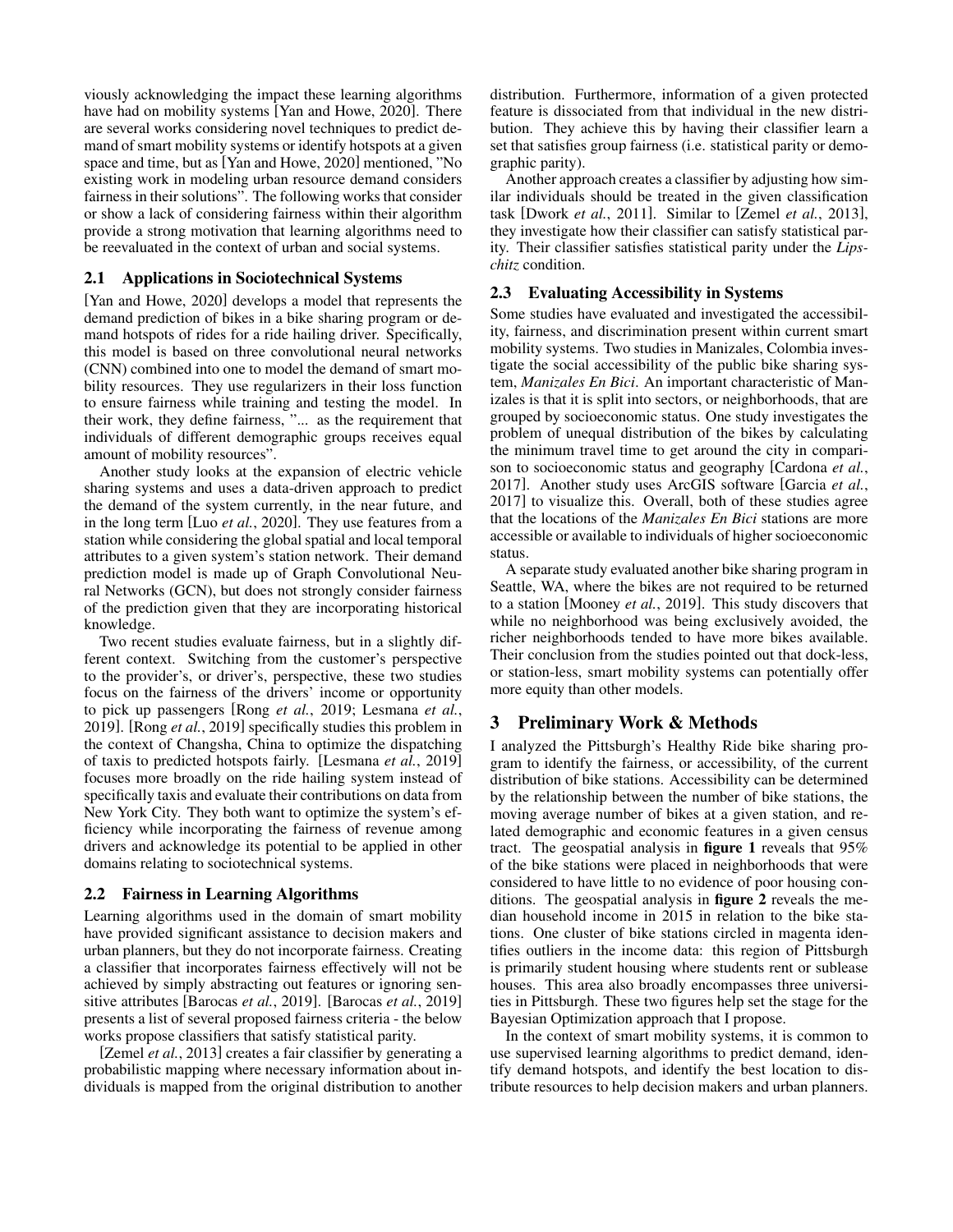

Figure 1: Mapping bike station locations to poor housing conditions in Pittsburgh, PA, USA. Data from [\[Jones, 2020;](#page-3-14) [Khalil, 2020\]](#page-3-15)

These algorithms are applied to help mitigate the exploitation vs. exploration problem that occurs in bike sharing programs. Considering the Pittsburgh Healthy Ride bike sharing program, I propose a novel approach to identify demand hotspots and prime locations while trying to incorporate fairness similar to [Zemel *et al.*[, 2013\]](#page-3-10) by dissociating information of selected features from a neighborhood or census tract.

Pittsburgh's bike sharing program has 100 bike stations which have been placed based on 6 criteria defined by the Healthy Ride organization. They define a good location for a station to be within 1/4 mile from another station, on public land, not obstructing other public utilities, not hidden in allies or side streets, has a certain amount of square footage to build the station, and has access to sunlight [\[HealthyRide,](#page-3-16) [2020\]](#page-3-16). Their current plan for expansion is undetermined and they are asking for users to fill out a feedback form. Soliciting feedback for this system can result in profound disparate impact [\[Barocas](#page-3-9) *et al.*, 2019]. With this is mind, I propose modifying this current decision making process by using Bayesian Optimization for model-based reinforcement learning to explore new areas for stations followed by Bayesian inference to update the prior and posterior based on evidence that results from the exploration. To satisfy statistical parity, the data can be mapped to a new distribution [\[Zemel](#page-3-10) *et al.*, 2013].

In the case of bike sharing programs, the agent is a planner and they are trying to optimize the location to put a bike station or the location to reallocate current bikes to another station. It is costly and takes time to build the bike stations, thus the planners want to make sure that they will build the station in a location that will have a high demand. The planner is faced with an exploration vs. exploitation trade off. An agent (i.e. planner) would be rewarded every time it explores uncharted neighborhoods or neighborhoods with very little historical user data. These rewards are to encourage the planner to explore and identify regions that do not have any source of historical data to contribute to evidence of demand. The policies for the agent (i.e the planner) will represent the probabilities for each action that can be taken (i.e. the next neighborhoods a planner should construct a station at). These probabilities would be calculated and updated by using an acquisition function.

The value function can be defined as the posterior using



Figure 2: Bike station locations and 2015 median household income in Pittsburgh, PA, USA. Data from [\[FFIEC, 2020;](#page-3-17) [Khalil, 2020\]](#page-3-15)

past usage data (i.e. the evidence), the prior belief (i.e previous likelihood of demand), and the current likelihood given the location the planner chooses. Currently, bike sharing programs tend to place bikes and stations in regions where there is a high certainty that demand will be high. If they ignore this high certainty, they will eventually place bikes or stations in regions that could have otherwise been excluded or discriminated against. This approach allows planners to consider evidence of past user demand for certain locations and times. It also allows for the demand of station locations in previously unexplored regions to be identified. This approach forces the bike sharing programs to explore new regions and potentially identify a new cohort of users for their system.

To execute this, several features need to be integrated into the algorithm so that an unexplored area in the city that has no points of interest is not chosen with a high confidence. For example, if an entire census tract consisted of forested land, no housing, no businesses, and no points of interest, it would not be beneficial to have the algorithm suggest this area. Thus, spatial features will be needed such as point of interests (i.e. businesses, housing developments, and other transit stations).

# 4 Conclusion & Discussion

When considering future work in fairness-aware learning algorithms applied in sociotechnical systems, researchers should avoid developing and deploying algorithms that adhere to "fairness through unawareness" [Hardt *et al.*[, 2016\]](#page-3-18). Identifying alternatives to the current demand and hot spot prediction algorithms are imperative to increasing the accessibility of smart mobility options to all citizens. There are numerous contributions progressing fairness of machine learning algorithms. There are also numerous contributions integrating learning algorithms in sociotechnical systems to achieve efficiency, but there is a lack of contributions progressing fairness of learning algorithms in urban systems. Future work should consider novel approaches that combine novel techniques from both domains to reduce discrimination. I identify an approach using Bayesian optimization for model-based reinforcement learning to help planners identify locations to offer smart mobility systems.